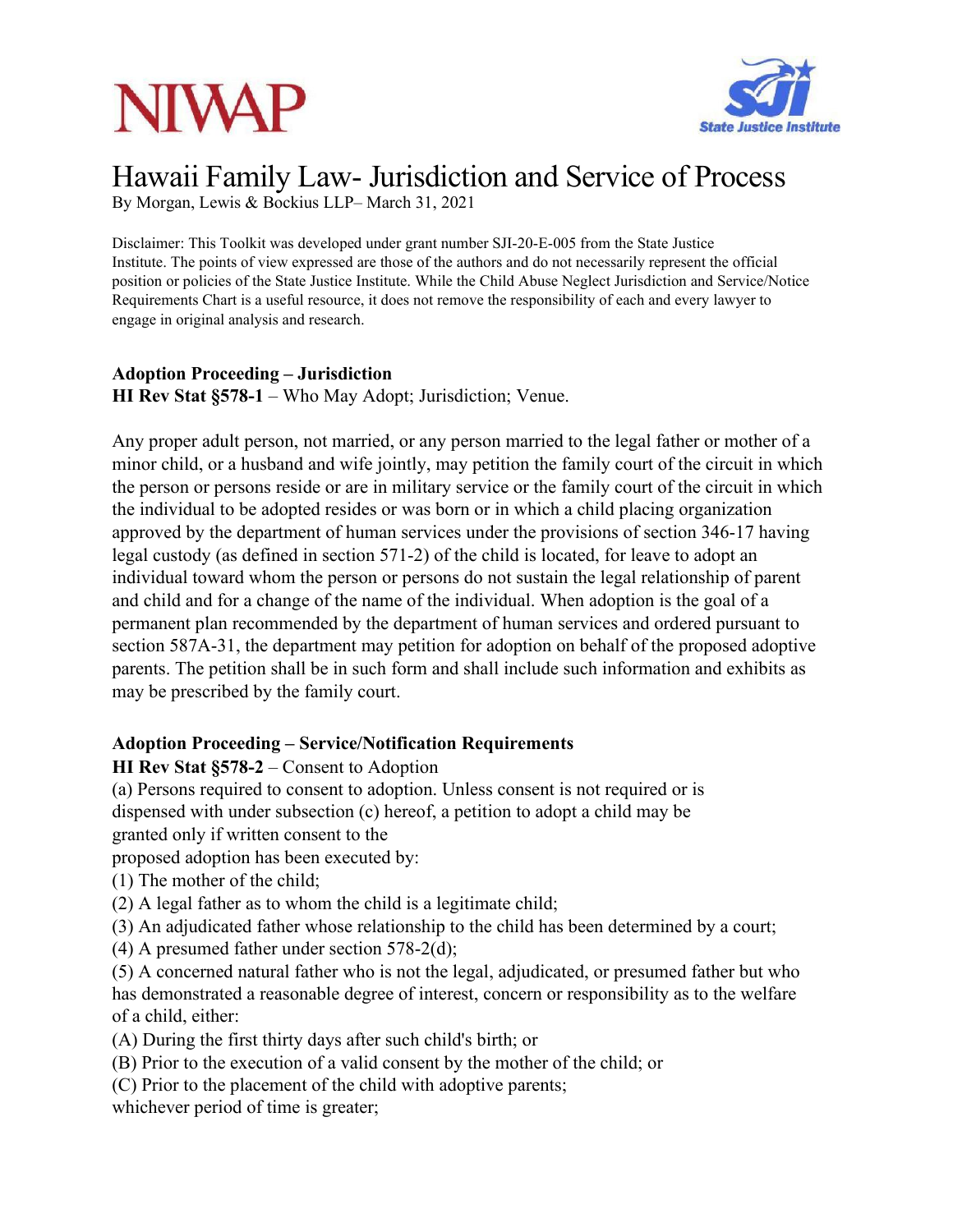# **NIWA**



(6) Any person or agency having legal custody of the child or legally empowered to consent;

(7) The court having jurisdiction of the custody of the child, if

the legal guardian or legal custodian of the person of the child is not empowered to consent to adoption;

(8) The child to be adopted if more than ten years of age,

unless the court in the best interest of the child dispenses with the child's consent.

(b) A petition to adopt an adult may be granted only if written consent to adoption has

been executed by the adult and the adult's spouse, if the adult is married.

(c) Persons as to whom consent not required or whose consent

may be dispensed with by order of the court.

(1) Persons as to whom consent not required:

(A) A parent who has deserted a child without affording means of identification for a period of ninety days;

(B) A parent who has voluntarily surrendered the care and

custody of the child to another for a period of two years;

(C) A parent of the child in the custody of another, if the parent for a period of at least

one year has failed to communicate with the child when able to do so;

(D) A parent of a child in the custody of another, if the parent

for a period of at least one year has failed to provide for the care and support of the child when able to do so;

(E) A natural father who was not married to the child's mother at the time of the child's conception or birth and who does not fall within the provisions of subsection (a)(3), (4), or  $(5)$ ;

(F) A parent whose parental rights have been judicially terminated under the provisions of sections 571-61 to 571-63, or under the provisions of any other state or other law by a court or other agency having jurisdiction to take the action; (G) A parent judicially declared mentally ill or intellectually disabled and who is found by the court to be incapacitated from giving consent to the adoption of the child;

(H) Any legal guardian or legal custodian of the child sought to be adopted, other than a parent, who has failed to respond in writing to a request for consent for a period of sixty days or who, after examination of the person's written reasons for withholding consent, is found by the court to be withholding the person's consent unreasonably;

(I) A parent of a child who has been in the custody of a

petitioner under this chapter for a period of at least one year and who entered the United States of America as a consequence of extraordinary circumstances in the child's country of origin, by reason of which extraordinary circumstances the existence, identity, or whereabouts of the child's parents is not reasonably ascertainable or there is no reasonable means of obtaining suitable evidence of the child's identity or availability for adoption;

(J) Any parent of the individual to be adopted, if the individual

is an adult eligible for adoption under subsection (b); and

(K) A parent whose parental and custodial duties and rights have been divested by an award of permanent custody pursuant to section 587A-33;

(2) Persons whose consent may be dispensed with by order of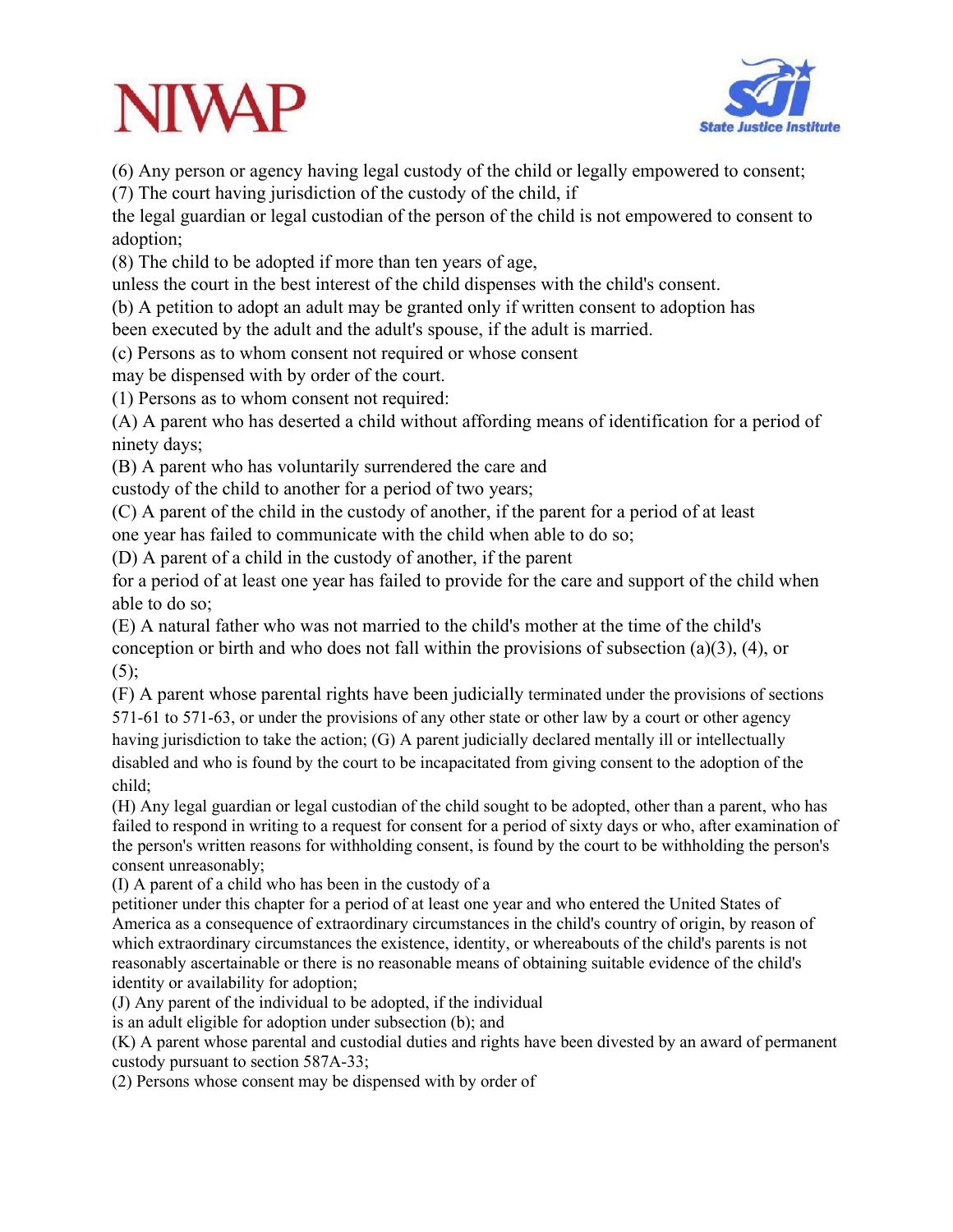

the court. The court may dispense with the consent of a parent who comes within subsection (a)(3), (4), or (5) herein, upon finding that:

(A) The petitioner is the stepfather of the child and the child has lived with the child's legal mother and the petitioning stepfather for a period of at least one year;

(B) The father is a concerned father as provided by subsection (a)(5), herein, and has not filed a petition to adopt the child, or the petition to adopt the child filed by the father has been denied; or

(C) The father is an adjudicated, presumed, or concerned father as provided by subsections (a)(3), (4), or

(5), herein, and is not a fit and proper person or is not financially or otherwise able to give the child a proper home and education.

(d) Presumption of paternity. A man is presumed to be the

natural father of a child if:

(1) He and the child's natural mother are or have been married to each other and the child is born during the marriage, or within three hundred days after the marriage is terminated by death, annulment,

declaration of invalidity, or divorce, or after a decree of separation is entered by a court;

(2) Before the child's birth, he and the child's natural mother

have attempted to marry each other by a marriage solemnized in apparent compliance with law, although the

attempted marriage is or could be declared invalid, and:

(A) If the attempted marriage could be declared invalid only by a court, the child is born during the attempted marriage, or within three hundred days after its termination by death, annulment, declaration of invalidity, or divorce; or

(B) If the attempted marriage is invalid without a court order,

the child is born within three hundred days after the termination of cohabitation;

(3) After the child's birth, he and the child's natural mother have married, or attempted to marry, each other by a marriage solemnized in apparent compliance with law, although the attempted marriage is or could be declared invalid; and

(A) He has acknowledged his paternity of the child in writing

filed with the department of health;

(B) With his consent he is named as the child's father on the child's birth certificate; or

(C) He is obligated to support the child under a written

voluntary promise or by court order;

(4) While the child is under the age of majority, he receives the child into his home and openly holds out the child as his natural child; or

(5) He acknowledges his paternity of the child in writing filed

with the department of health, which shall promptly inform the mother of the filing of the acknowledgment, and she does not dispute the acknowledgment within a reasonable time after being informed thereof, in a writing filed with the department of health. If another man is presumed under this section to be the child's father, acknowledgment may be effected only with the written consent of the presumed father or after the presumption has been rebutted. If the acknowledgment is filed and not disputed by the mother and if another man is not presumed under this section to be the child's father, the department of health shall prepare a new certificate of birth in accordance with chapter 338. (e) Notice of hearing; minor parent; consent authorizing

selection of adoptive parents. No hearing of a petition for adoption shall be had unless each of the living parents of the child who falls within the provisions of subsection (a) and who has not consented to the proposed adoption, but who is alleged to come within the provisions of subsection  $(c)(1)(A)$ ,  $(B)$ ,  $(C)$  and (D) or (c)(2) of this section, and any man whose name appears as father on the child's birth certificate, shall have had due notice, actual or constructive, of the allegations of the petition and of the time and